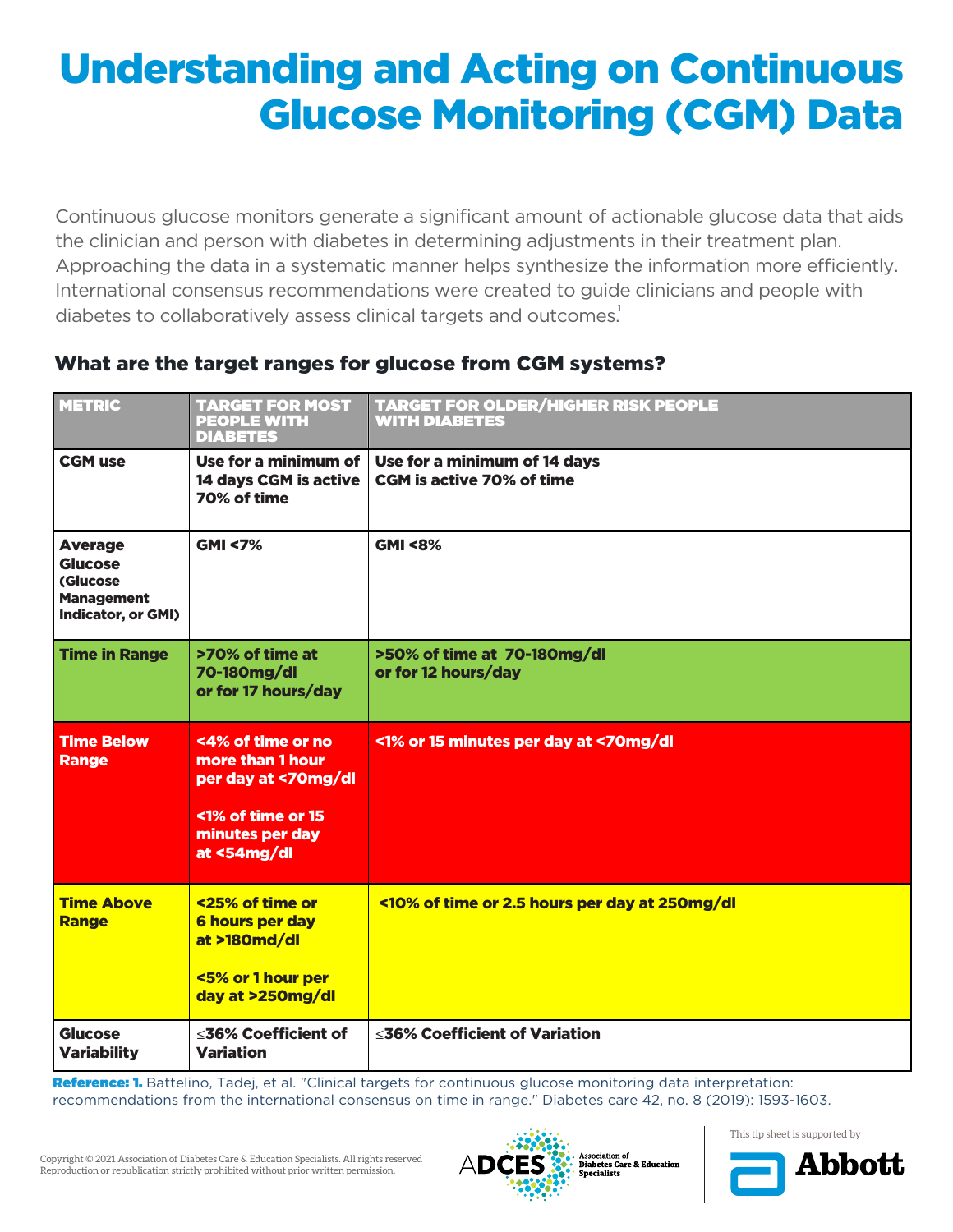# Understanding and Acting on Continuous Glucose Monitoring (CGM) Data

### What are the KEY Discussion Points for AGP review with the person with diabetes?



DISCUSSION POINT: Is there enough data to review?



**KEY MESSAGE: O-**Ideally 14 or more days with CGM active >70% of time

### SUGGESTED ACTION:

Discuss potential barriers to wearing CGM. Encourage short-term more intense data gathering, documenting events/notes in the CGM app or device.



© 2021 International Diabetes Center at Nicollet, Minneapolis, MN. Used with permission. Visit AGPreport.org for more information.



### DISCUSSION POINT:

What is the average glucose?





### KEY MESSAGE:

The GMI, or glucose management indicator, is an estimate of average glucose or A1c.

### SUGGESTED ACTION:

Discuss GMI goal for the individual and how their result compares.

Copyright © 2021 Association of Diabetes Care & Education Specialists. All rights reserved Reproduction or republication strictly prohibited without prior written permission.



This tip sheet is supported by